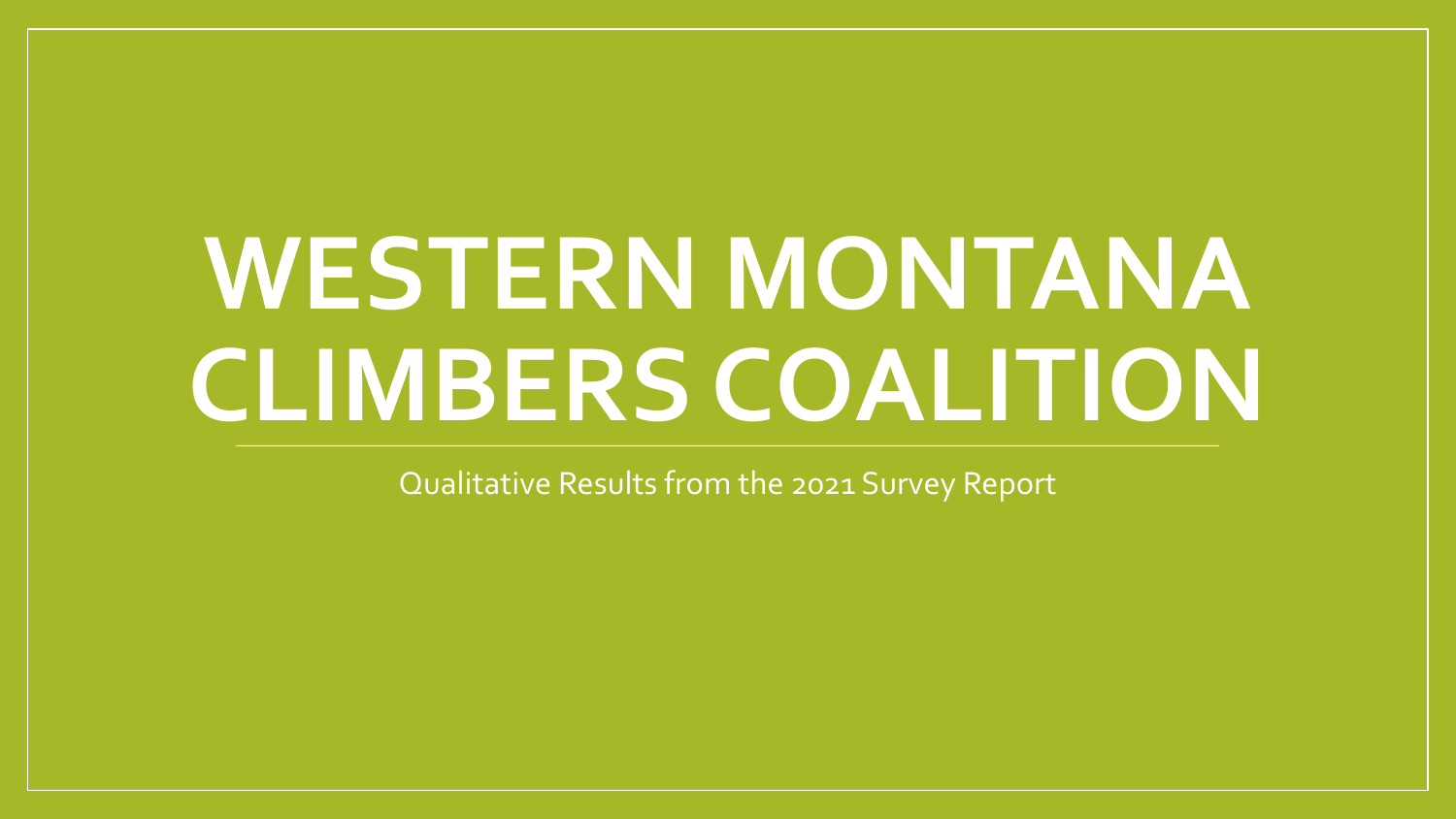#### **Questions**

Question 71:

List up to three things that land managers could do to increase the trust of the climbing community

Question 73:

List up to three things that the climbing community could do to increase the trust of land managers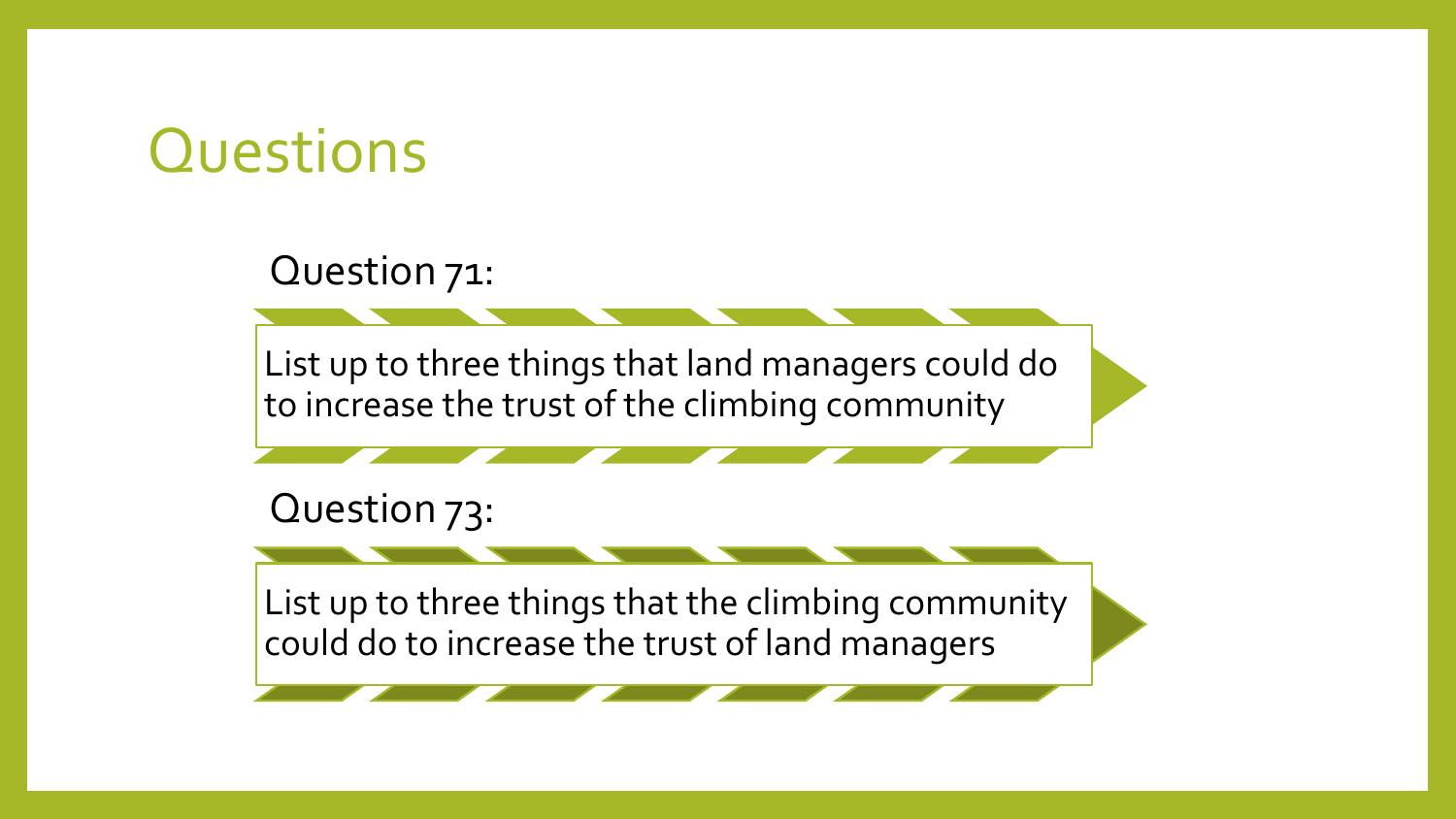#### Research Methods

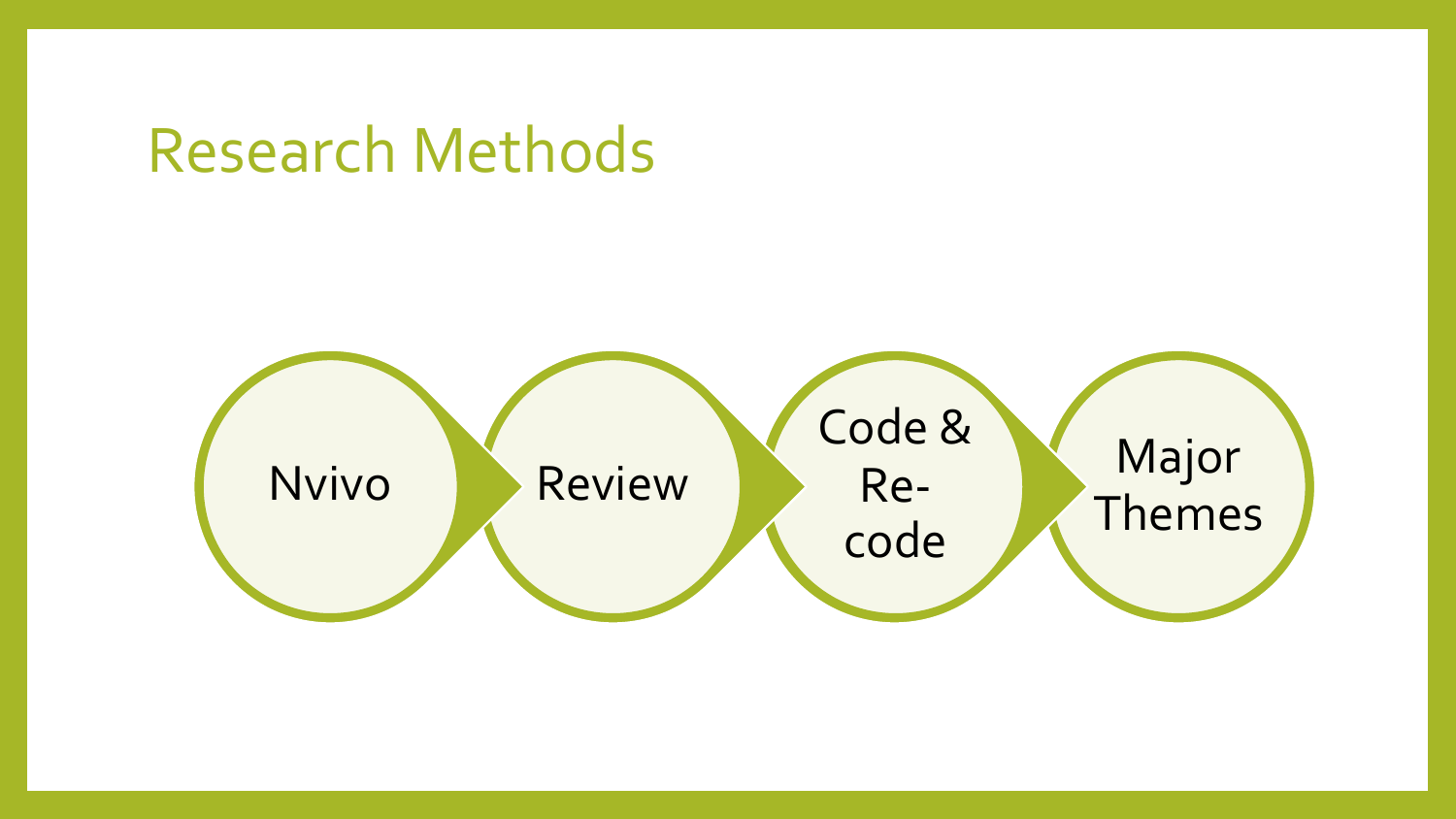Question 71 What can land managers do?

- **Codes and sub -codes**
	- **Communication** 
		- **Learn from/Work with climbers**
		- **Transparency**
	- **Systematic Process**
	- **Fair Treatment**
	- Allow Development<br>• Inclusion in Maintenance
	-
	- Access
	- Research
	- Legitimize Climbing
	- Recognize Efforts of Climbers
	- Protect Resources
	- Not Sure
	- Don't Intervene in Climbing
	- Nothing, Trust is Fine as is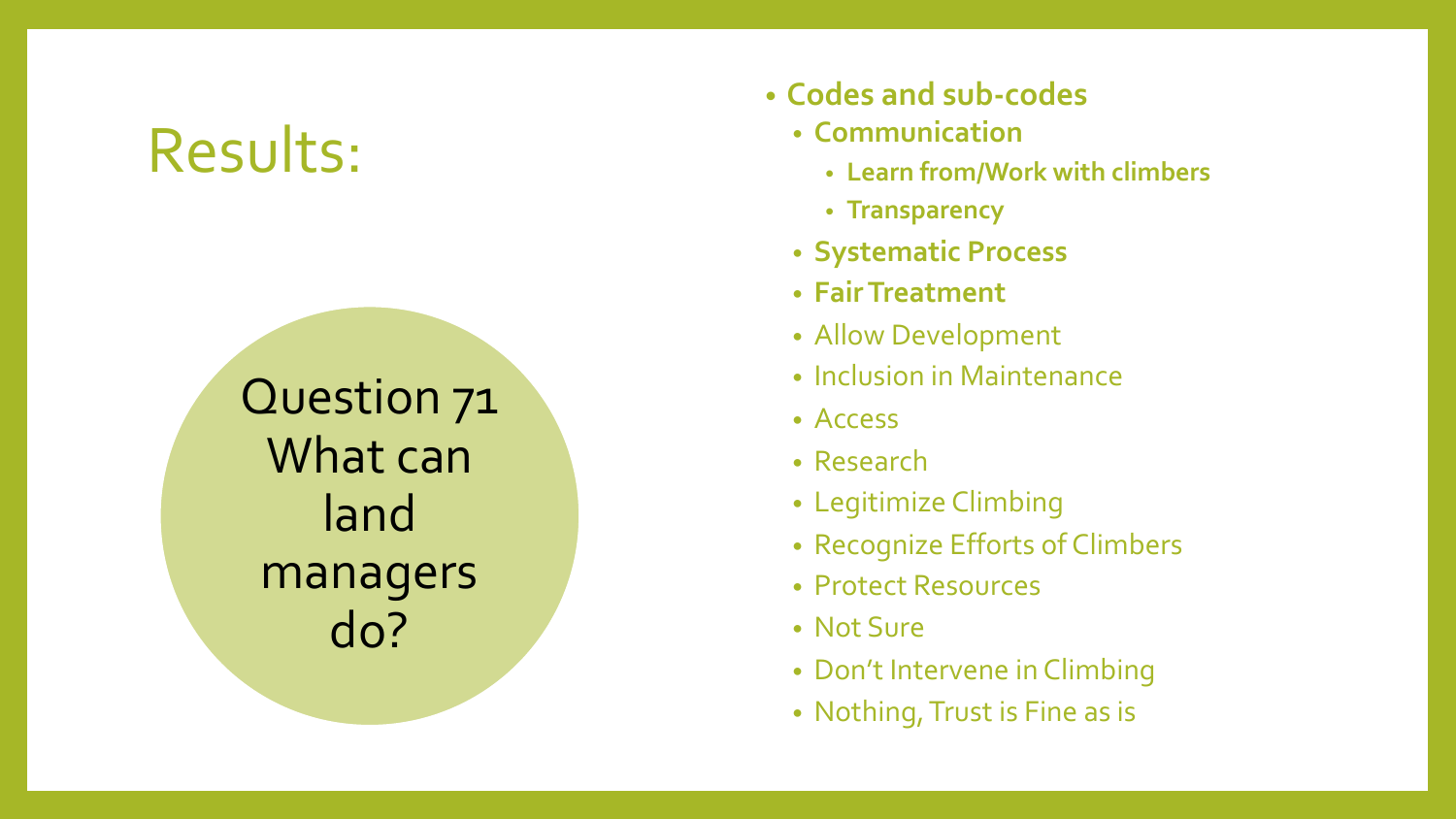Question 73: What can climbers do?

- Codes and sub-codes
	- **Maintain the land**
		- **LNT**
	- **Follow the Rules**
	- **Unite the Climbing Community**
		- **Police the Climbing Community**
	- Respect
	- Engage
	- Organize Events to Give Back
	- Practice Discretion
	- Work with Land Mangers
	- Respect other User Groups
	- Protect Wildlife
	- Build Relationships
	- Be Considerate
	- Don't Overcrowd Climbing Areas
	- Don't Assume Land Managers…
	- Camouflage Hardware
	- Be discrete
	- We've Done Them All
	- Privilege not a Right
	- Dogs
	- Collaborate with Other Users
	- Be Safe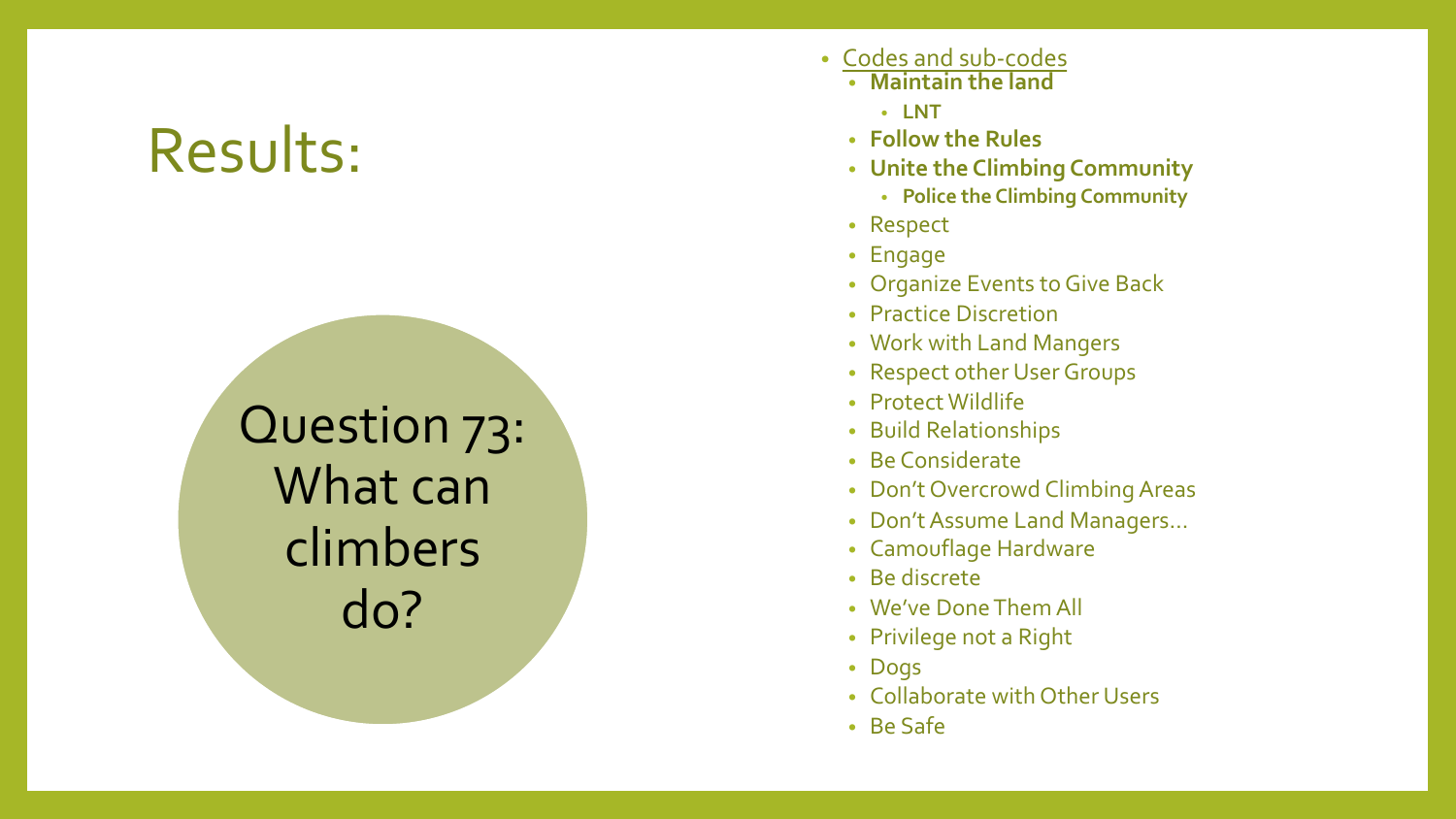List up to three things that land managers could do to increase the trust of the climbing community

## **Fair Treatment Systematic Process Communication** -Learn from/work with climbers -Transparency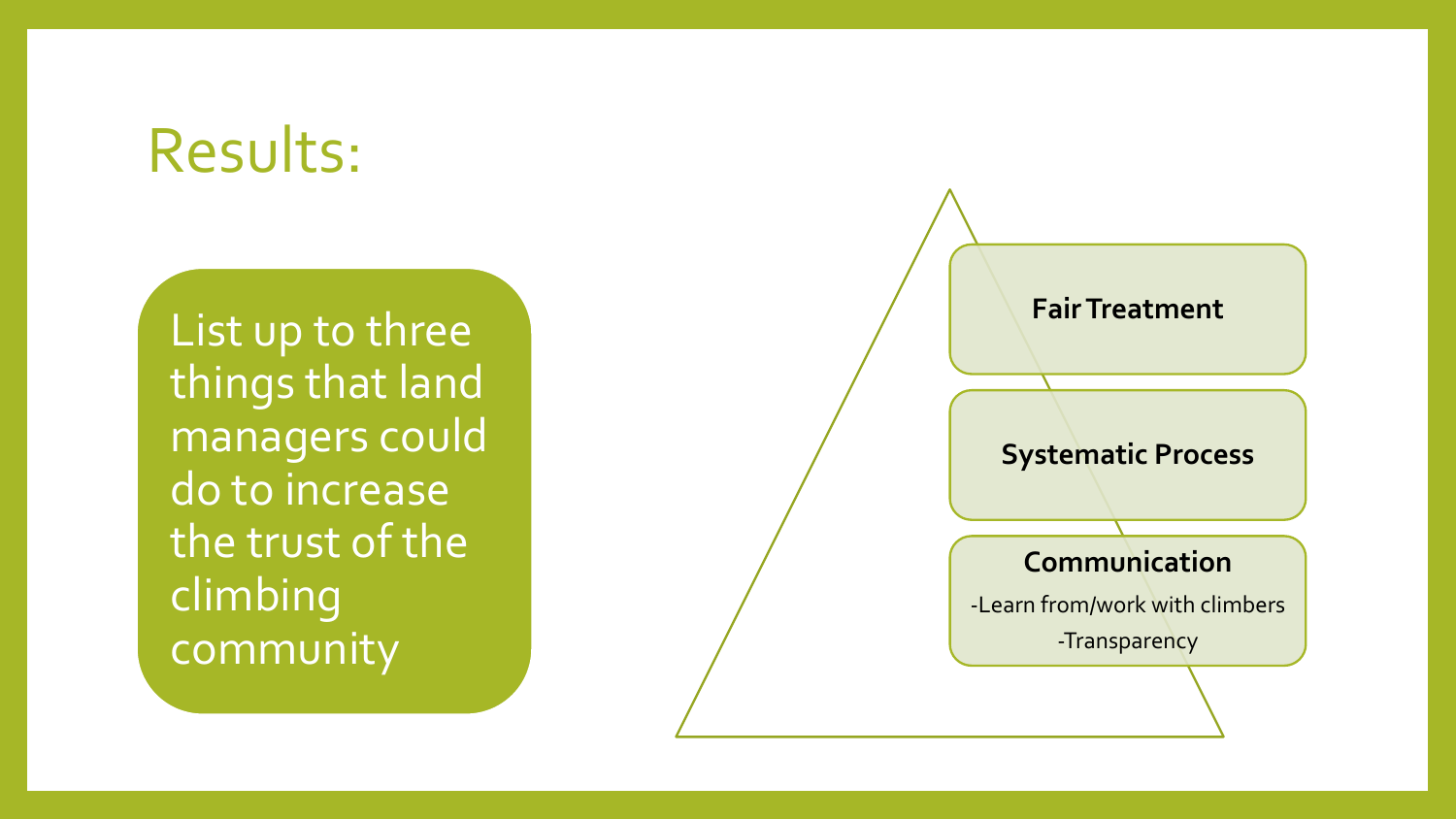#### Communication to increase trust

**Communication:**  Instances where participants suggested the need for an increase in land managers sharing & receiving information with/from the community

**Learn from/work with Climbers** (72)**:**  Listening to and engaging with climbers to better understand the sport and ethics

**Transparency** (25)**:**  Providing clear, robust, and accurate information about land manager intentions and climbing management plan progression in a timely fashion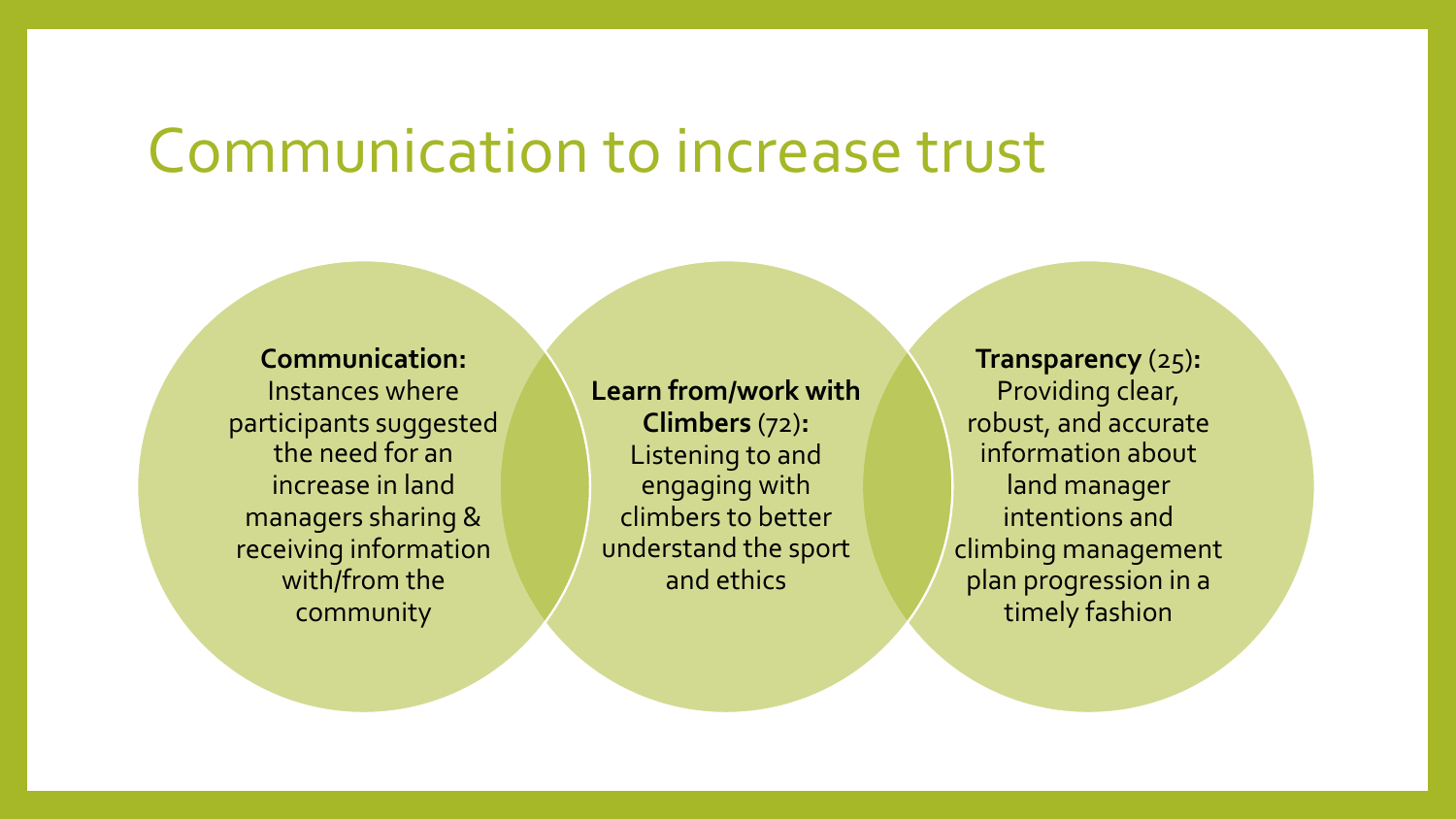## Communication: Learn from/work with climbers

- "Increase communication with climbers; ideally go climbing with someone from WMTCC"
- "Learn more about climbing as a user group, don't suddenly close climbing areas, involve climbers more in the decision process"
- "No sudden changes to regulations without the input and exploration of community"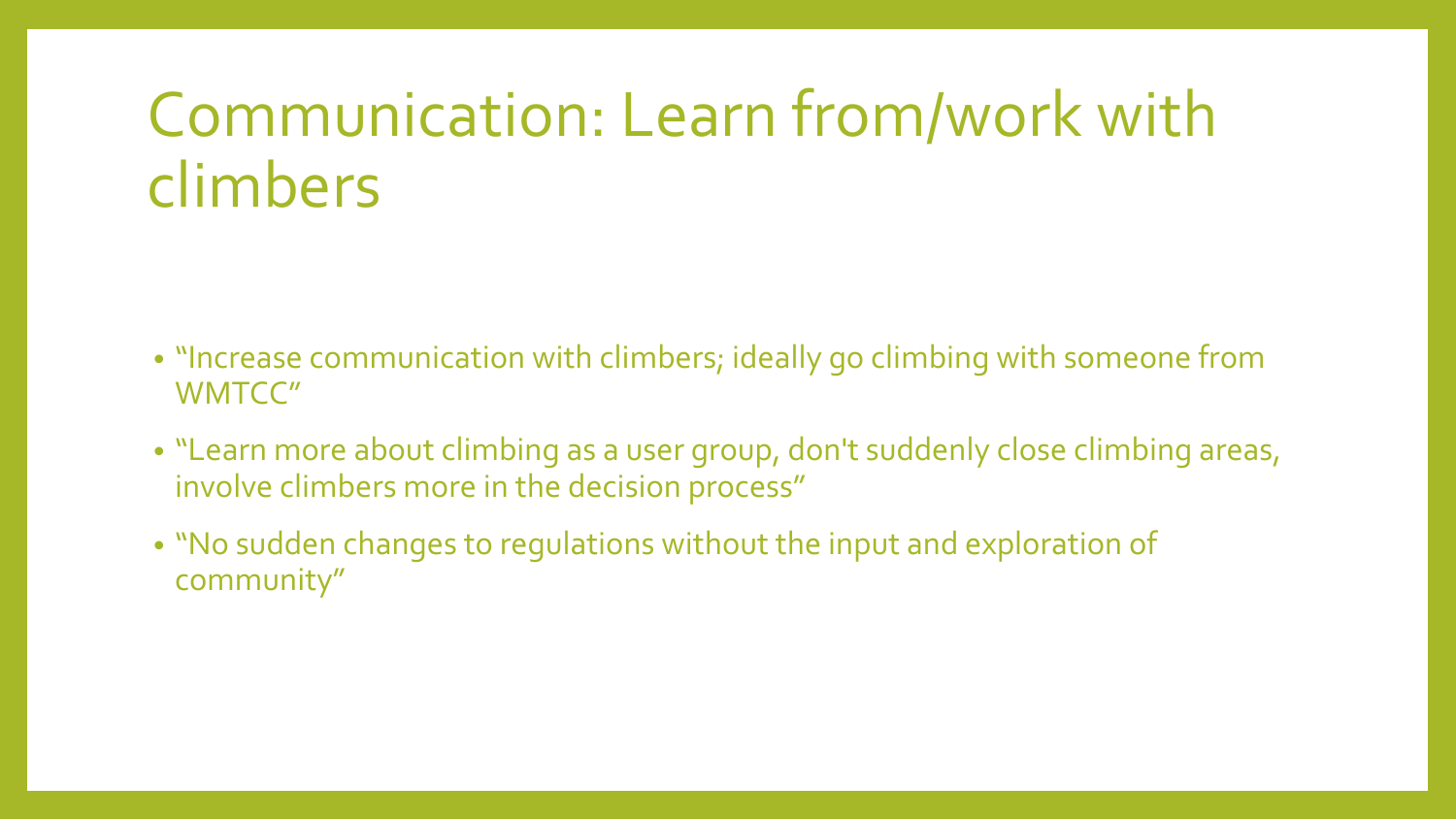#### Communication: Transparency

- "Transparency in actions, accept and review public comments, use science and data to make informed decisions"
- "Provide transparent decision making and solicit user input"
- "Have open communication about climbing access and issues before totally making a ban. Working with both the climbers and land managers in an open communication helps understand both sides and can help resolve a lot of issues."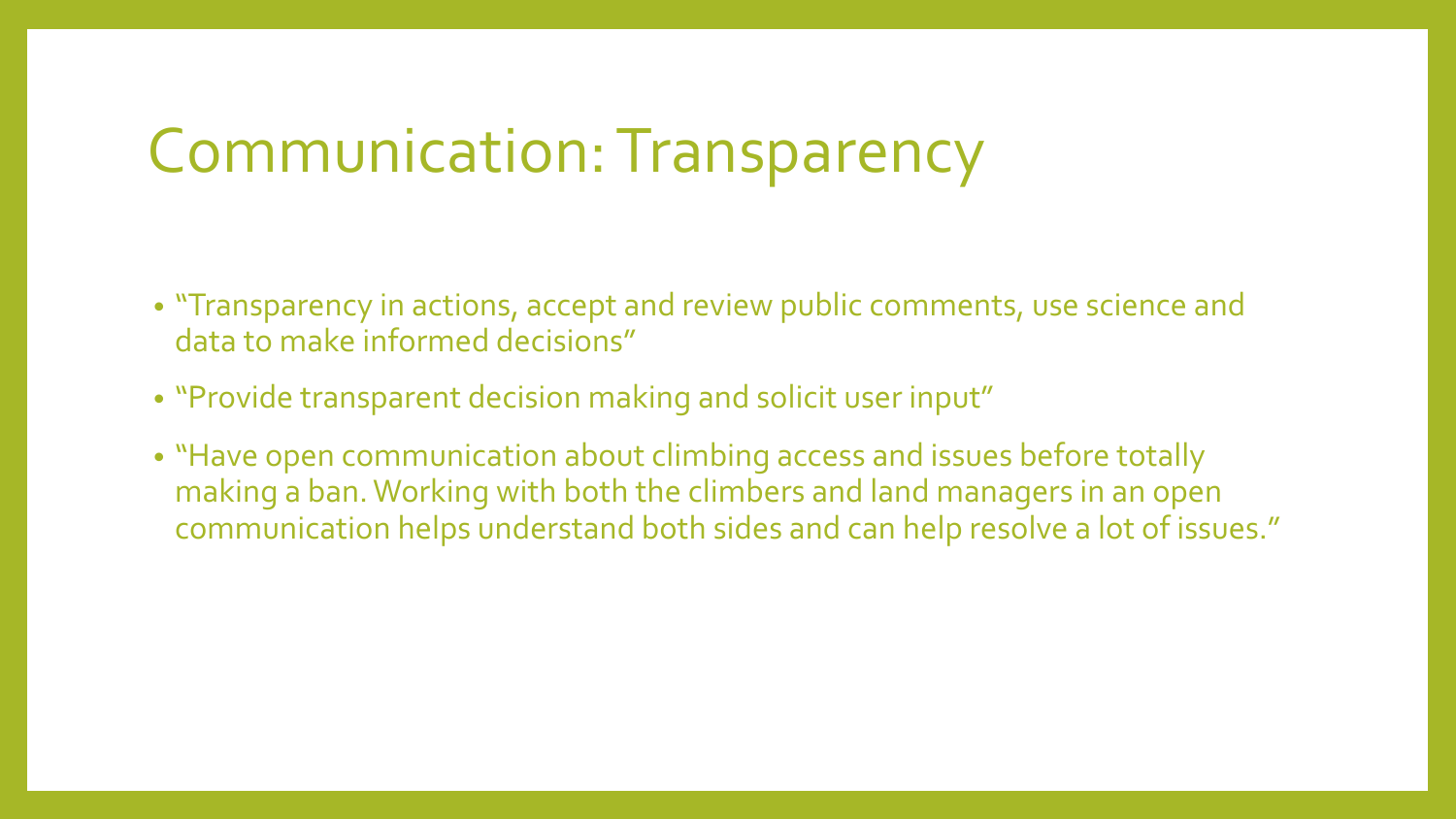#### Systematic Process to increase trust

**Systematic** Process (46): Instituting a decision-making process that is consistent and trackable

- "Produce guidelines for climbing/development on public lands that are clear and show a nuanced understanding of what the activity entails."
- "Allow for more public input during decision making processes. Support decisions with evidence/studies whenever possible. Communicate purpose behind decisions being made."
- "Learning more about climbing on the BNF, gather more data, consider and communicate with local climbers more on a broader level before implementing strong climbing management plans."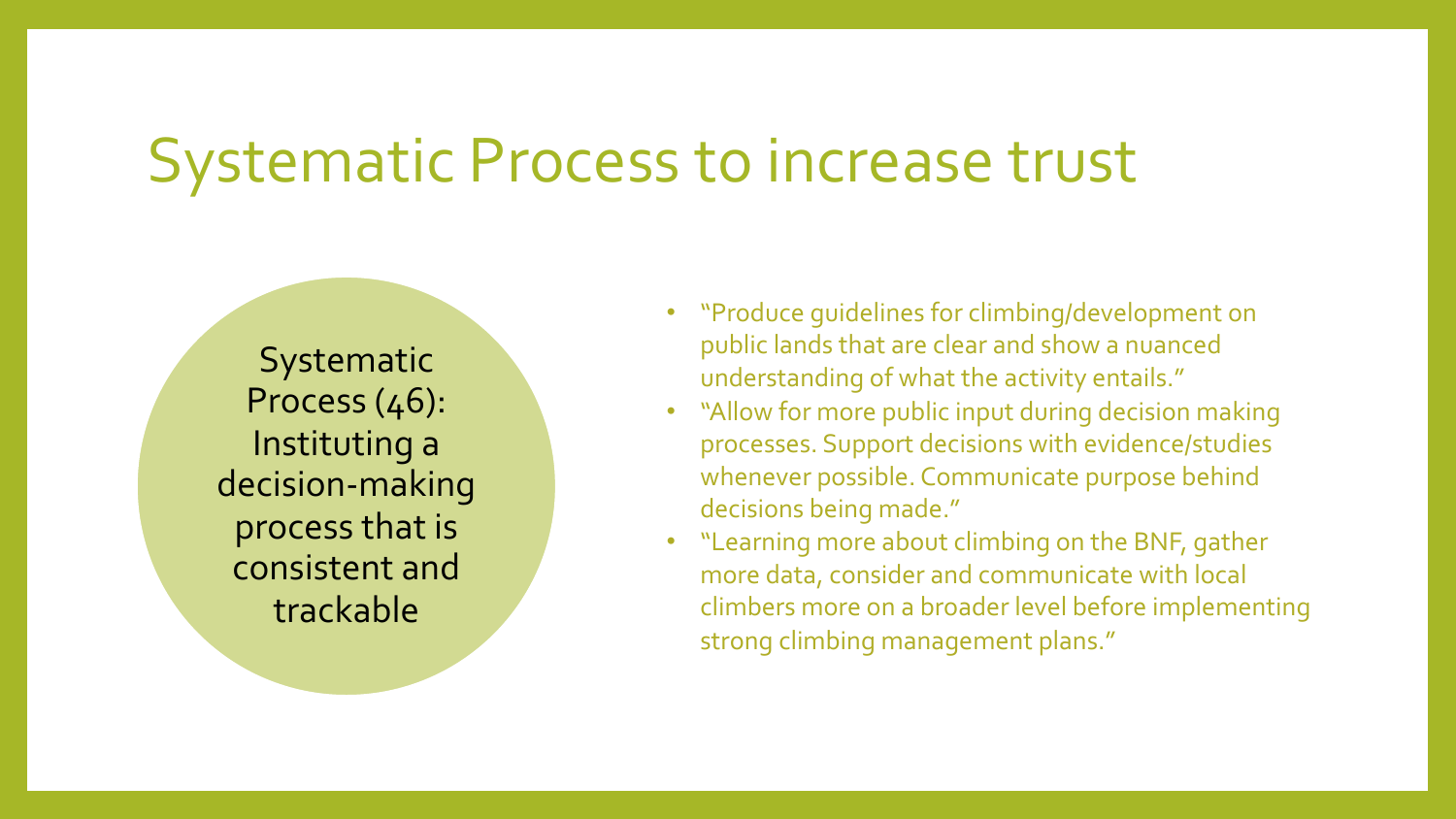#### Fair Treatment to increase trust

Fair Treatment (37): Ensure that climbing/climbers are treated equally to other public land users

- "Learn more about outdoor climbing, don't single out climbers as the only problem in forests where there are so many different types of recreation that have just as much of an impact to the land, continue to be open about the land management process. Recognize that there aren't that many climbing management plans in the country and the places that have one, are highly trafficked climbing destinations. The vast majority of climbers are respectful of the land, environmentally conscientious, and practice LNT."
- "Public statements expressing the right climbers have to climb in public spaces."
- "Post more neutral information/signage regarding climbing (as you might for equestrians or any other user group)."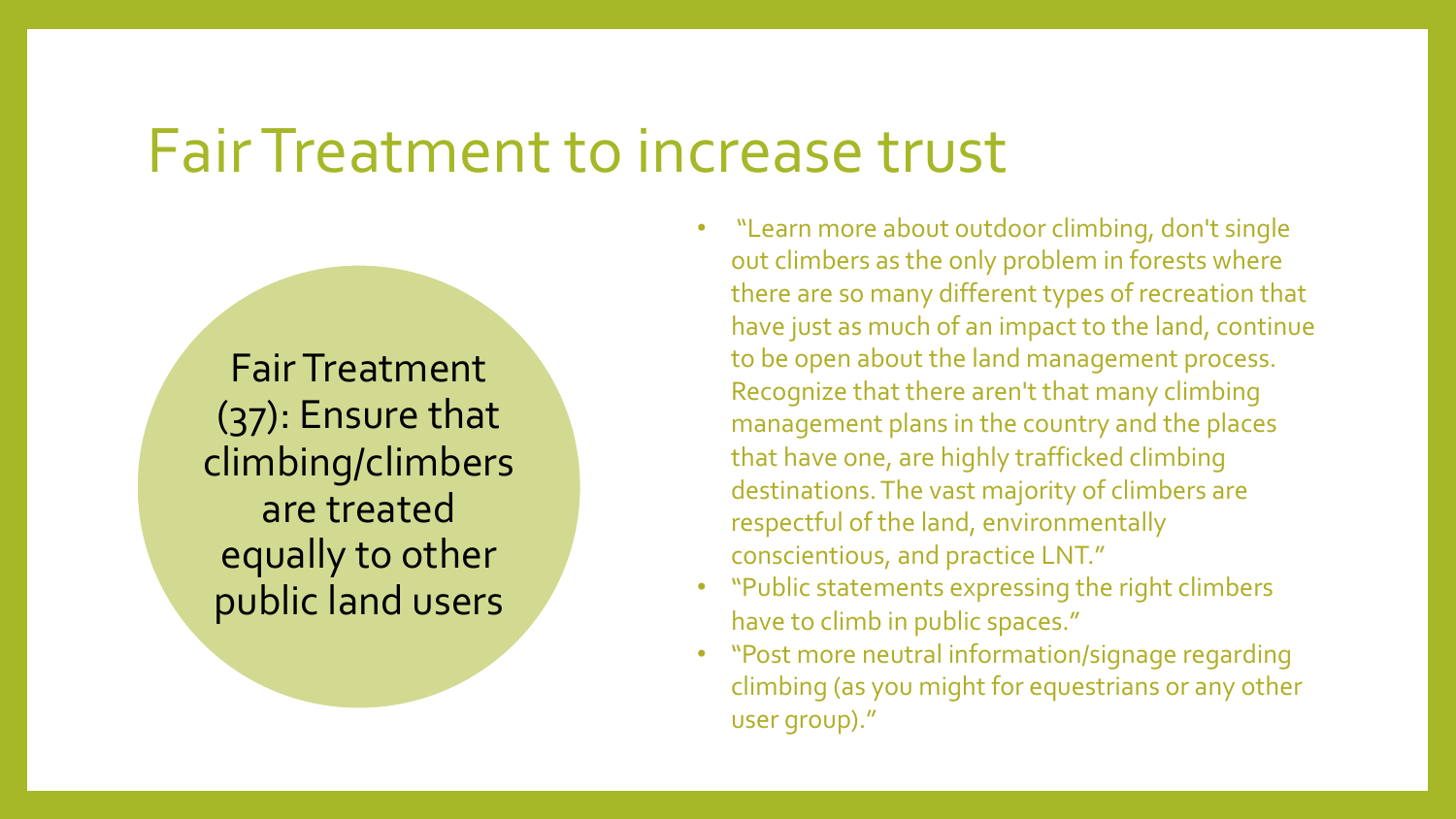List up to three things that the climbing community could do to increase the trust of land managers

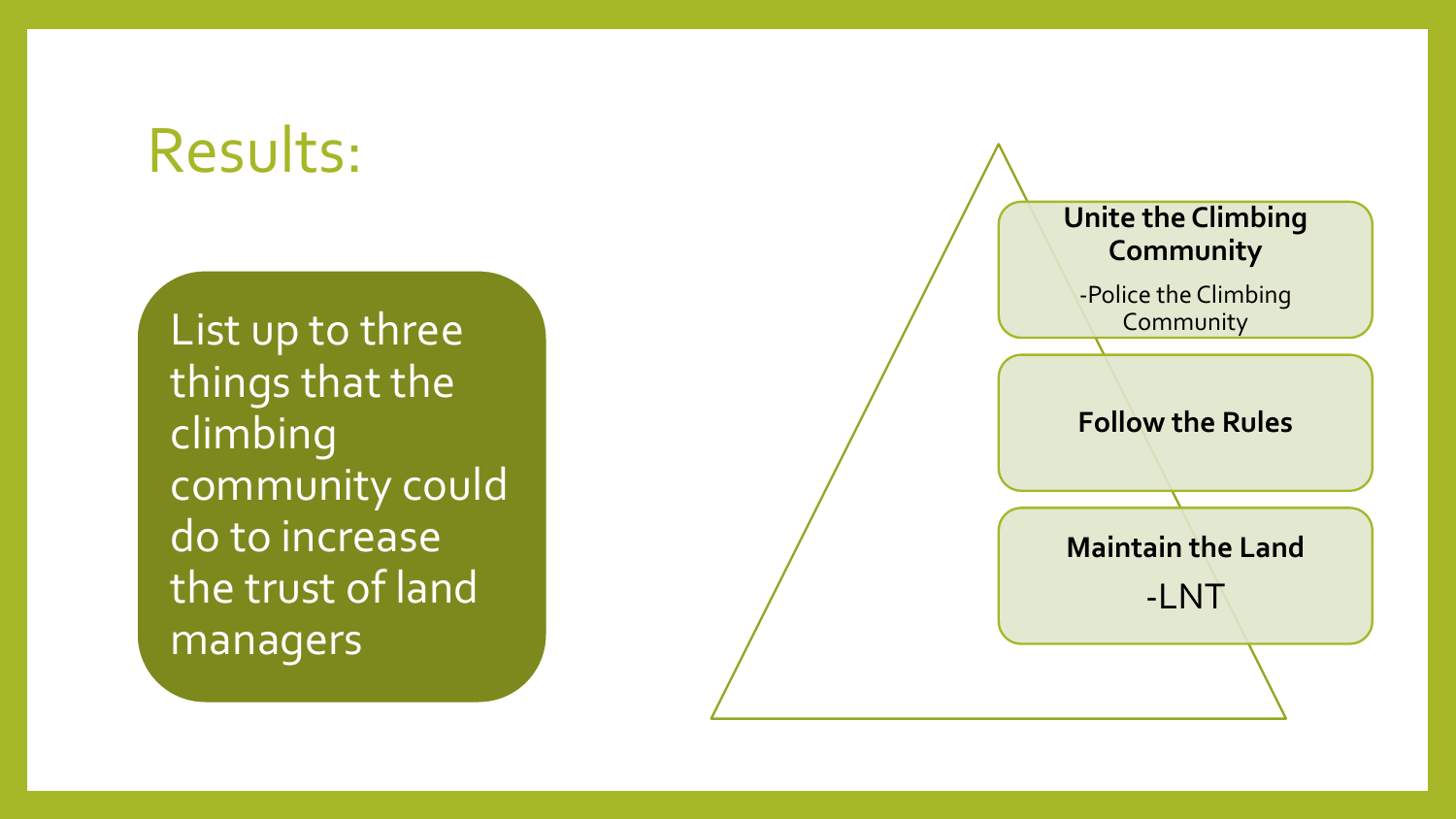#### Maintain the Land to increase trust

Maintain the Land (71): General caring for the places we recreate through maintaining trails, erosion, and fostering plant generation

Leave no Trace (LNT) (67): Practicing leave no trace ethics in outdoor spaces.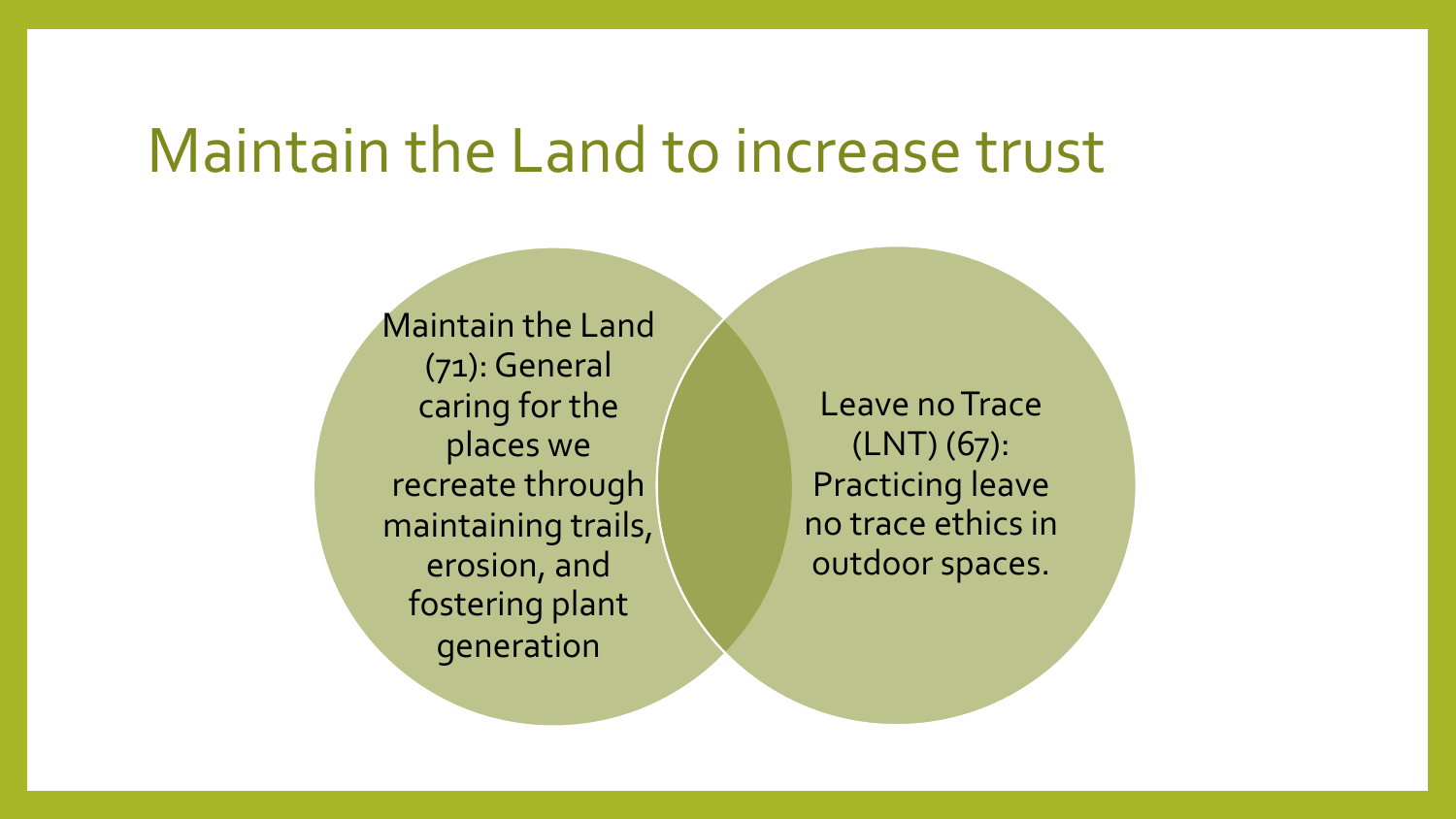#### Maintain the Land to increase trust

- "Strive to have as little impact on environment while climbing and developing new routes"
- "Be more aware of vegetation destruction around crags/unauthorized trails."
- "Leave no trace, especially human waste. "
- "Leave all areas better than we found them"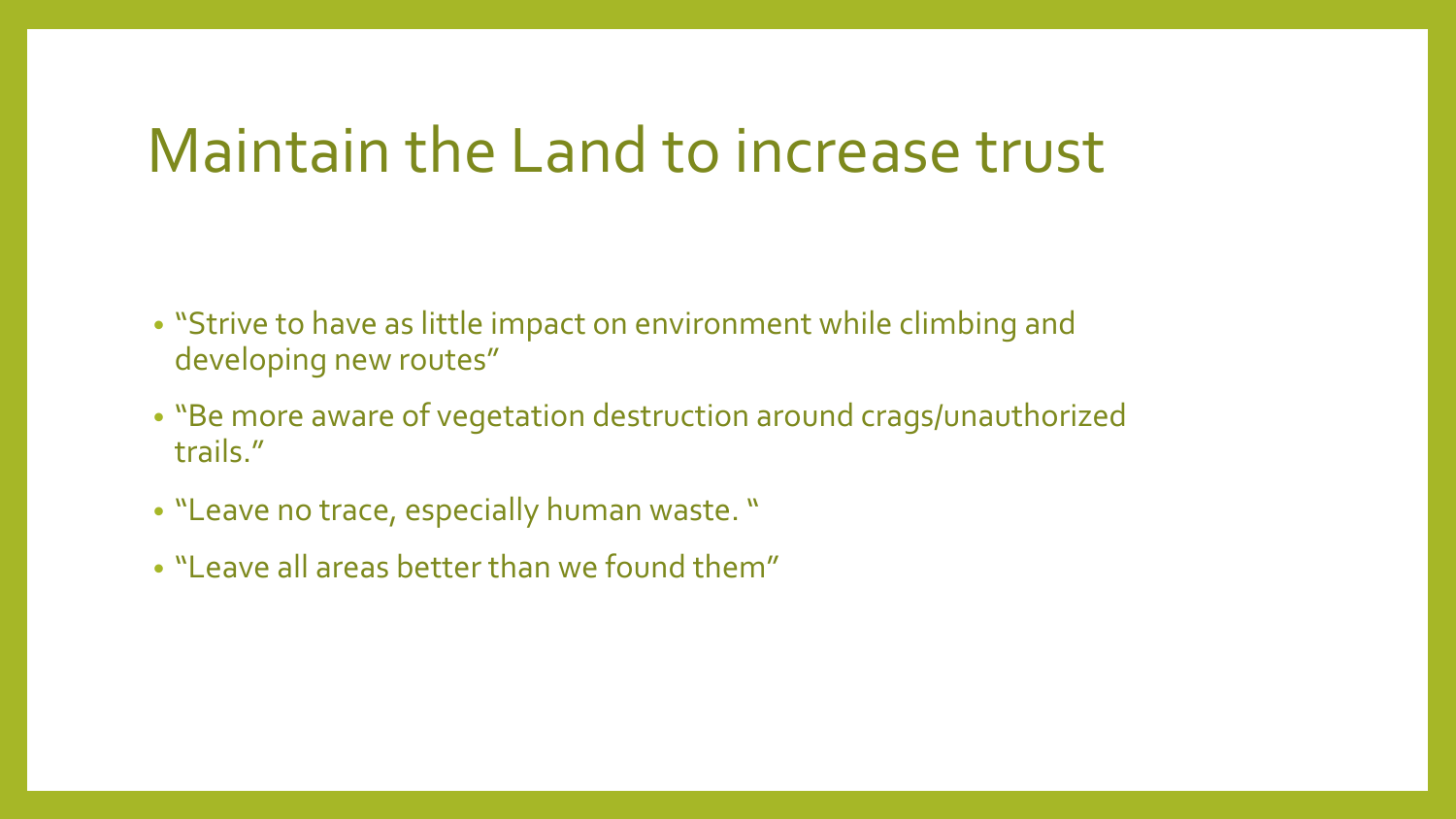#### Follow the Rules to increase trust

Follow the Rules (60): Adhering to the rules and regulations put into place by land managers.

- "Follow F.S. guidelines to the T. Voluntarily report new climbing routes and propose voluntary management for new areas. "
- "Clear and Open Communication, following closures and moratoriums while they are in place, respect for lands (wildlife, practice LNT, etc.)"
- "Respect all closures related to ecological and/or managerial goals."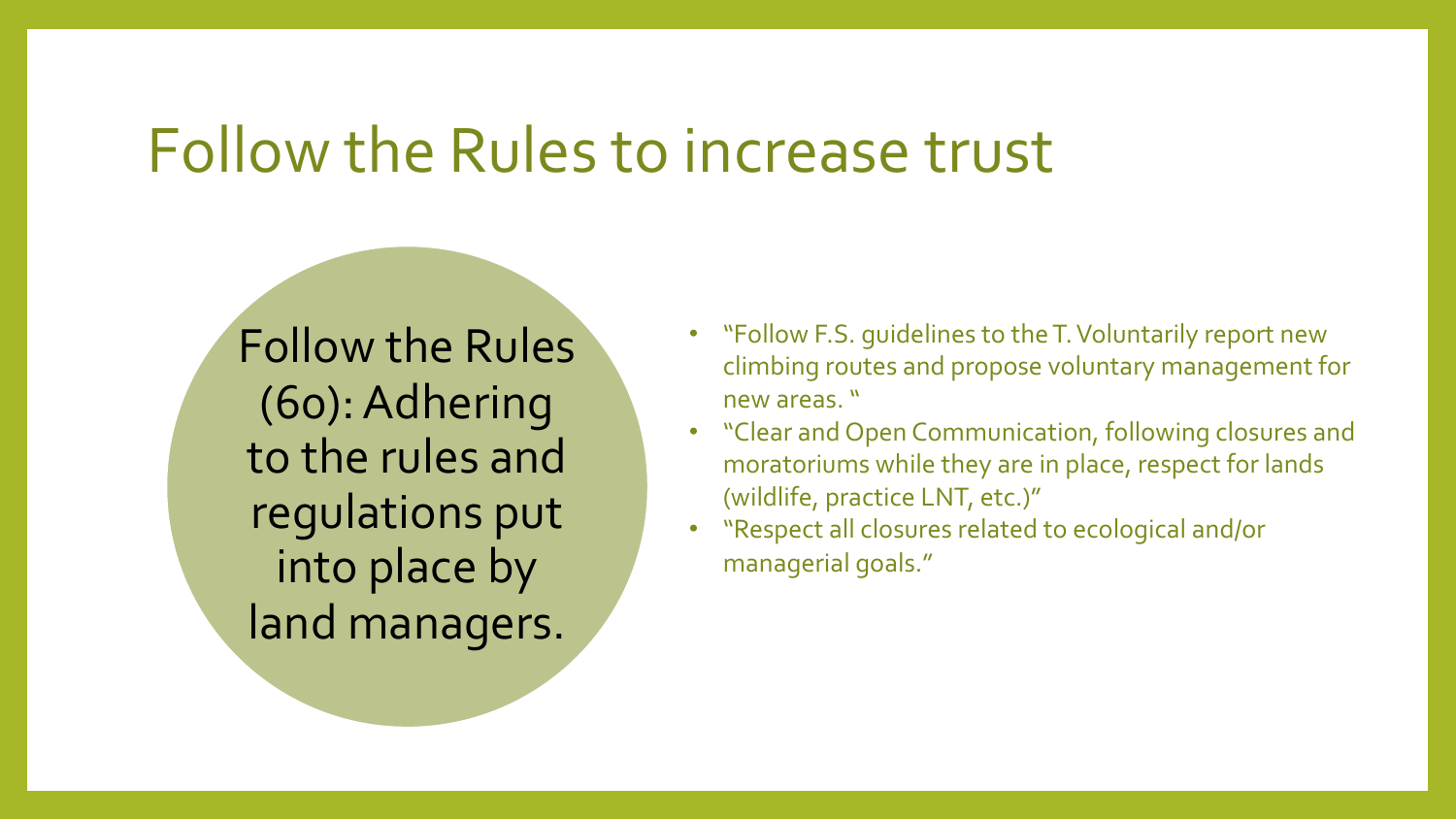### Unite the Climbing Community to increase trust

**Unite the Climbing Community (41):**Bringing the climbing community together to develop succinct climbing ethics and best practices and educating new climbers. Ensuring that the climbing community is working together in communicating and addressing local issues as a united user group.

**Policing the Community (18):** Climbers holding other climbers accountable to best practices and ethics through community policing, redirection, and education.